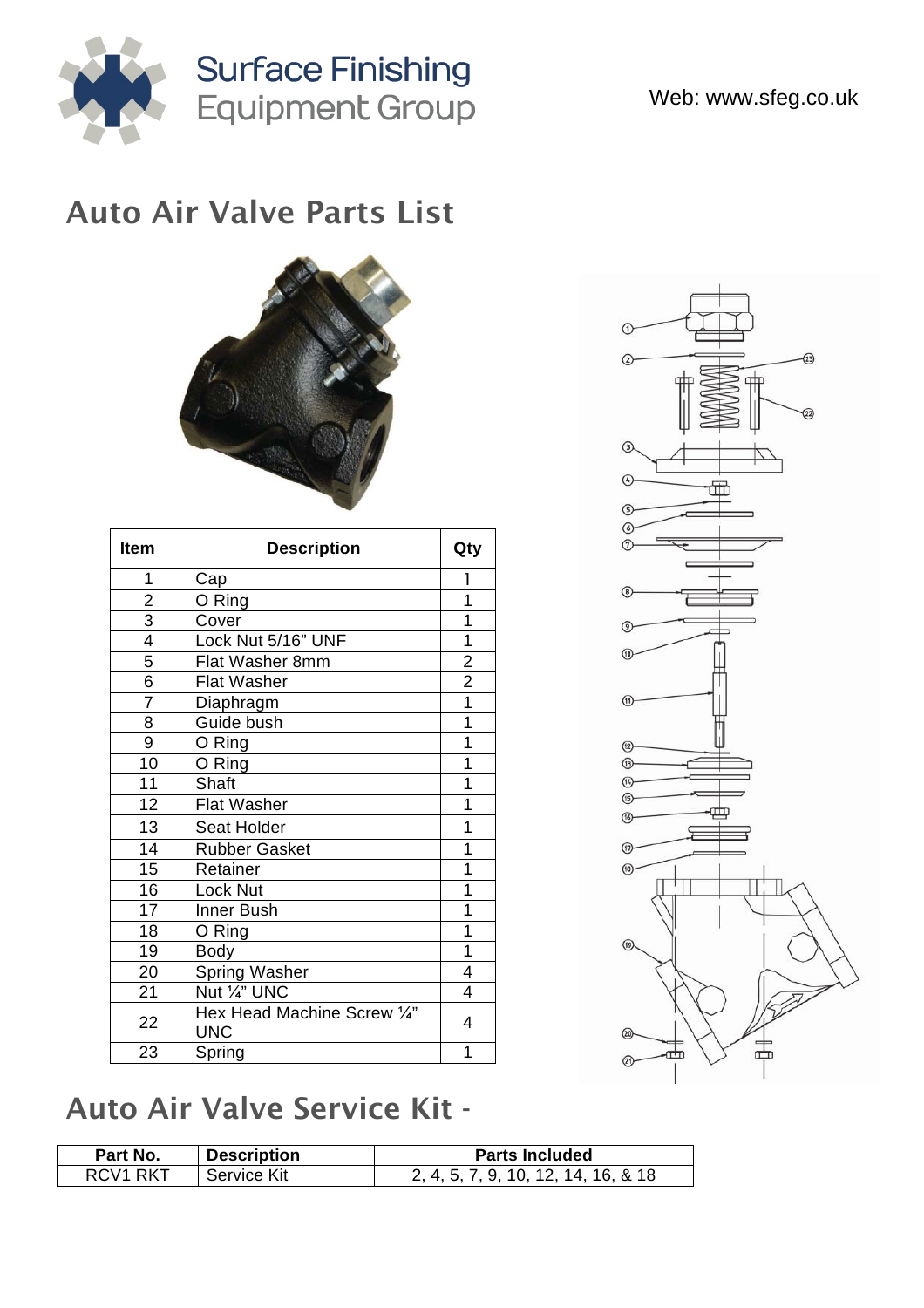

(17)

 $(18)$ 

#### Corsa I Air Operated Abrasive Valve – with Tungsten Sleeve



| Description<br>Part No. |          | Parts Included      |  |
|-------------------------|----------|---------------------|--|
|                         | Seal Kit | 5. 11. 12. 13. & 14 |  |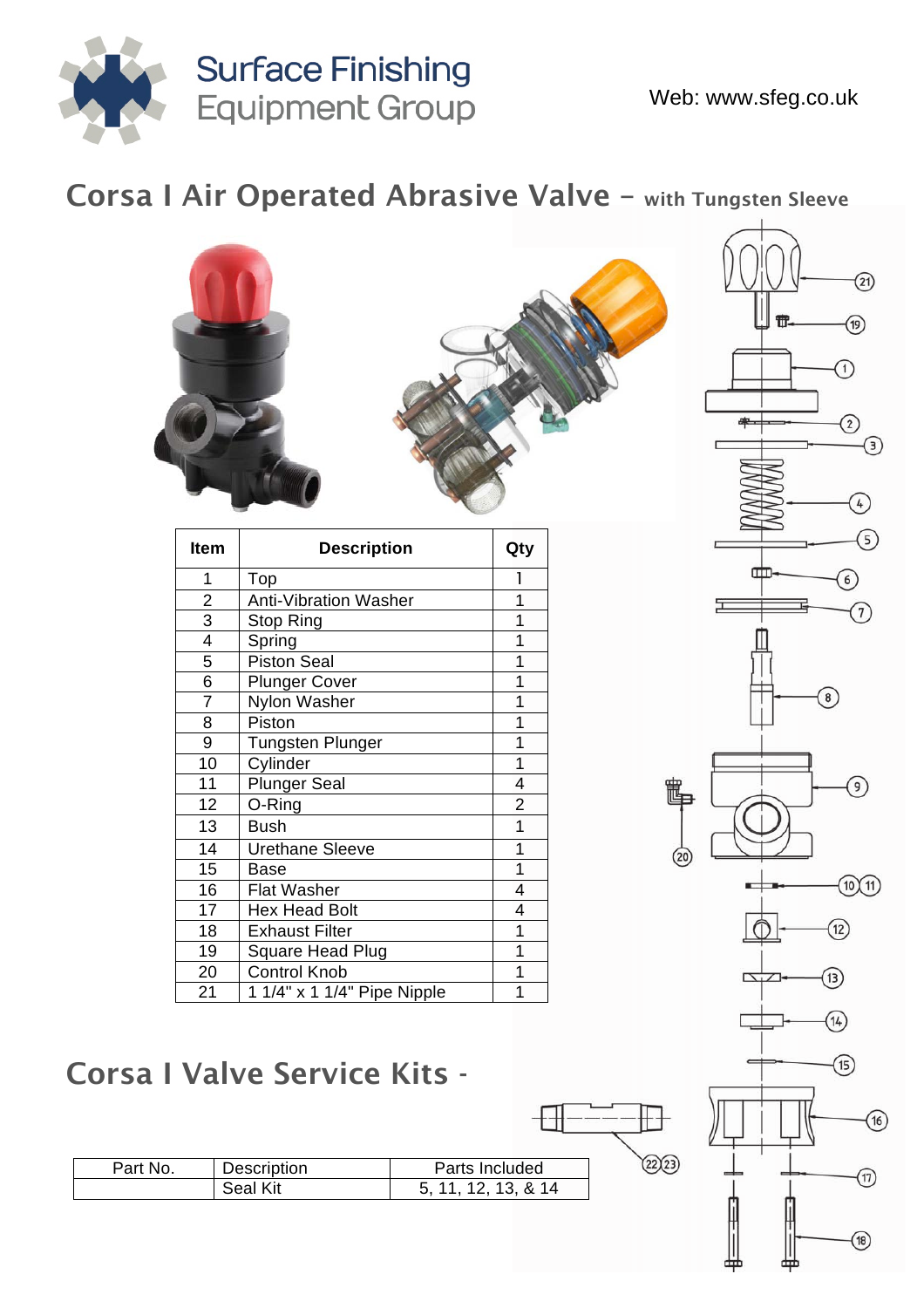

#### Corsa I Air Operated Abrasive Valve – with Urethane Sleeve



| Item                    | <b>Description</b>           | Qty            |
|-------------------------|------------------------------|----------------|
| 1                       | Top                          | 1              |
| $\overline{2}$          | <b>Anti-Vibration Washer</b> | 1              |
| 3                       | Stop Ring                    | 1              |
| $\overline{\mathbf{4}}$ | Spring                       | 1              |
| 5                       | <b>Piston Seal</b>           | 1              |
| 6                       | <b>Plunger Cover</b>         | 1              |
| 7                       | Nylon Washer                 | 1              |
| 8                       | Piston                       | 1              |
| 9                       | <b>Tungsten Plunger</b>      | 1              |
| 10                      | Cylinder                     | 1              |
| 11                      | <b>Plunger Seal</b>          | 4              |
| 12                      | O-Ring                       | $\overline{2}$ |
| 13                      | <b>Bush</b>                  | 1              |
| 14                      | <b>Urethane Sleeve</b>       | 1              |
| 15                      | <b>Base</b>                  | 1              |
| 16                      | <b>Flat Washer</b>           | 4              |
| 17                      | <b>Hex Head Bolt</b>         | 4              |
| 18                      | <b>Exhaust Filter</b>        | 1              |
| 19                      | Square Head Plug             | 1              |
| 20                      | <b>Control Knob</b>          | 1              |
| 21                      | 1 1/4" x 1 1/4" Pipe Nipple  | 1              |



 $\circled{\scriptstyle 14}$ 

 $\circled{\scriptstyle\textrm{15}}$ 

 $(19)(20)$ 

#### Corsa II Valve Service Kits -

| Part No. | Description | Parts Included      |
|----------|-------------|---------------------|
|          | Seal Kit    | 5, 11, 12, 13, & 14 |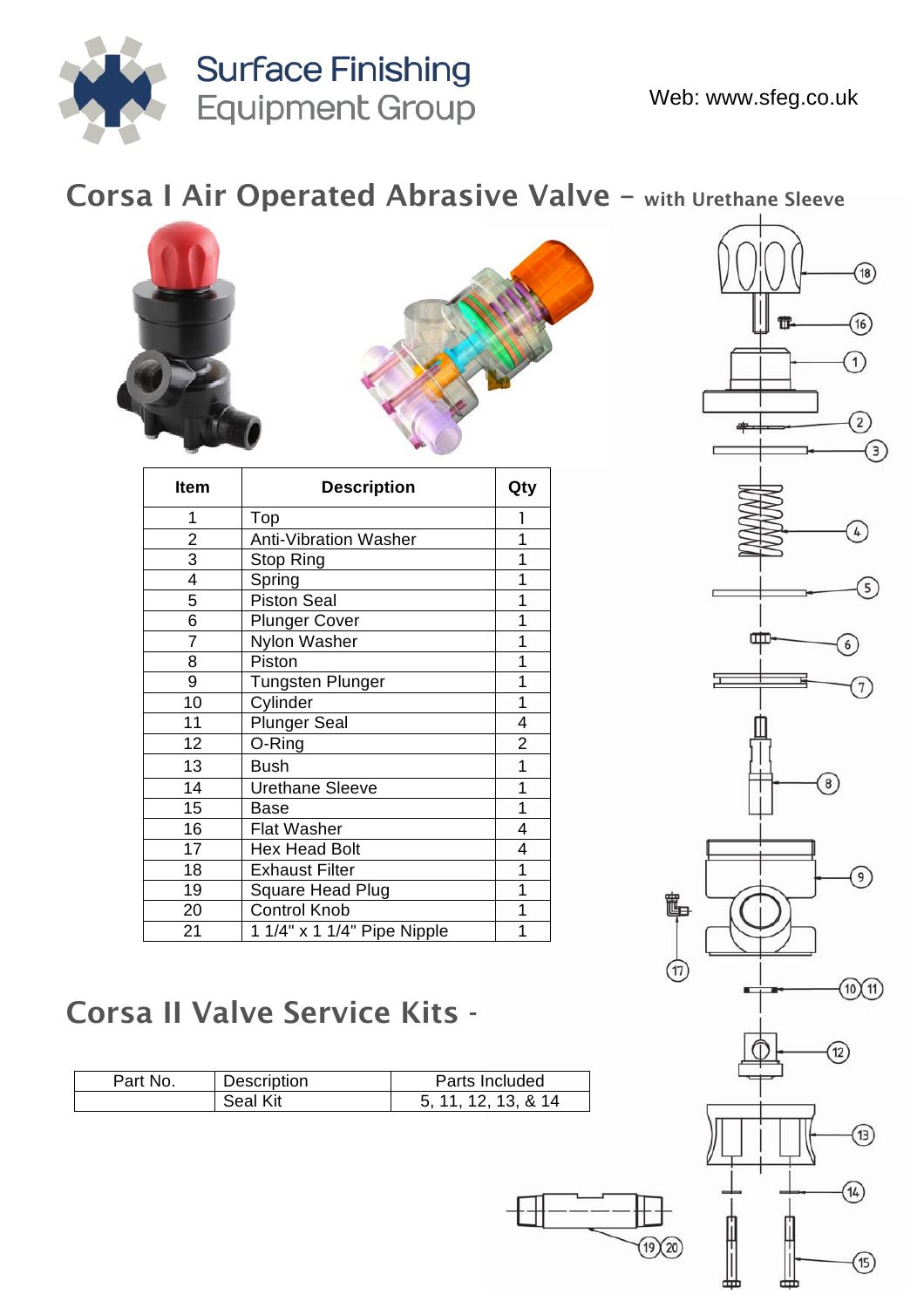

## Corsa II Air Operated Abrasive Valve – with Tungsten Sleeve





| <b>Item</b>    | <b>Description</b>           | Qty            |
|----------------|------------------------------|----------------|
| 1              | Top                          |                |
| $\overline{2}$ | <b>Anti-Vibration Washer</b> | 1              |
| $\overline{3}$ | Stop Ring                    | 1              |
| 4              | Spring                       | 1              |
| 5              | Piston Seal                  | 1              |
| $\overline{6}$ | <b>Plunger Cover</b>         | 1              |
| $\overline{7}$ | Nylon Washer                 | 1              |
| 8              | Piston                       | 1              |
| 9              | <b>Tungsten Plunger</b>      | 1              |
| 10             | Cylinder                     | 1              |
| 11             | <b>Plunger Seal</b>          | 4              |
| 12             | O-Ring                       | $\overline{2}$ |
| 13             | <b>Bush</b>                  | 1              |
| 14             | <b>Tungsten Sleeve</b>       | 1              |
| 15             | Seat                         | 1              |
| 16             | Seat Holder                  | 1              |
| 17             | 'O' Ring                     | 1              |
| 18             | <b>Base</b>                  | 1              |
| 19             | <b>Flat Washer</b>           | 4              |
| 20             | <b>Hex Head Bolt</b>         | 4              |
| 21             | <b>Exhaust Filter</b>        | 1              |
| 22             | Square Head Plug             | 1              |
| 23             | <b>Control Knob</b>          | 1              |
| 24             | 1 1/4" x 1 1/4" Pipe Nipple  | 1              |



 $\sqrt{19}$ 

# Corsa II Valve Service Kits -

| Part No. | Description | Parts Included      |  |
|----------|-------------|---------------------|--|
|          | Seal Kit    | 5. 11. 12. 13. & 14 |  |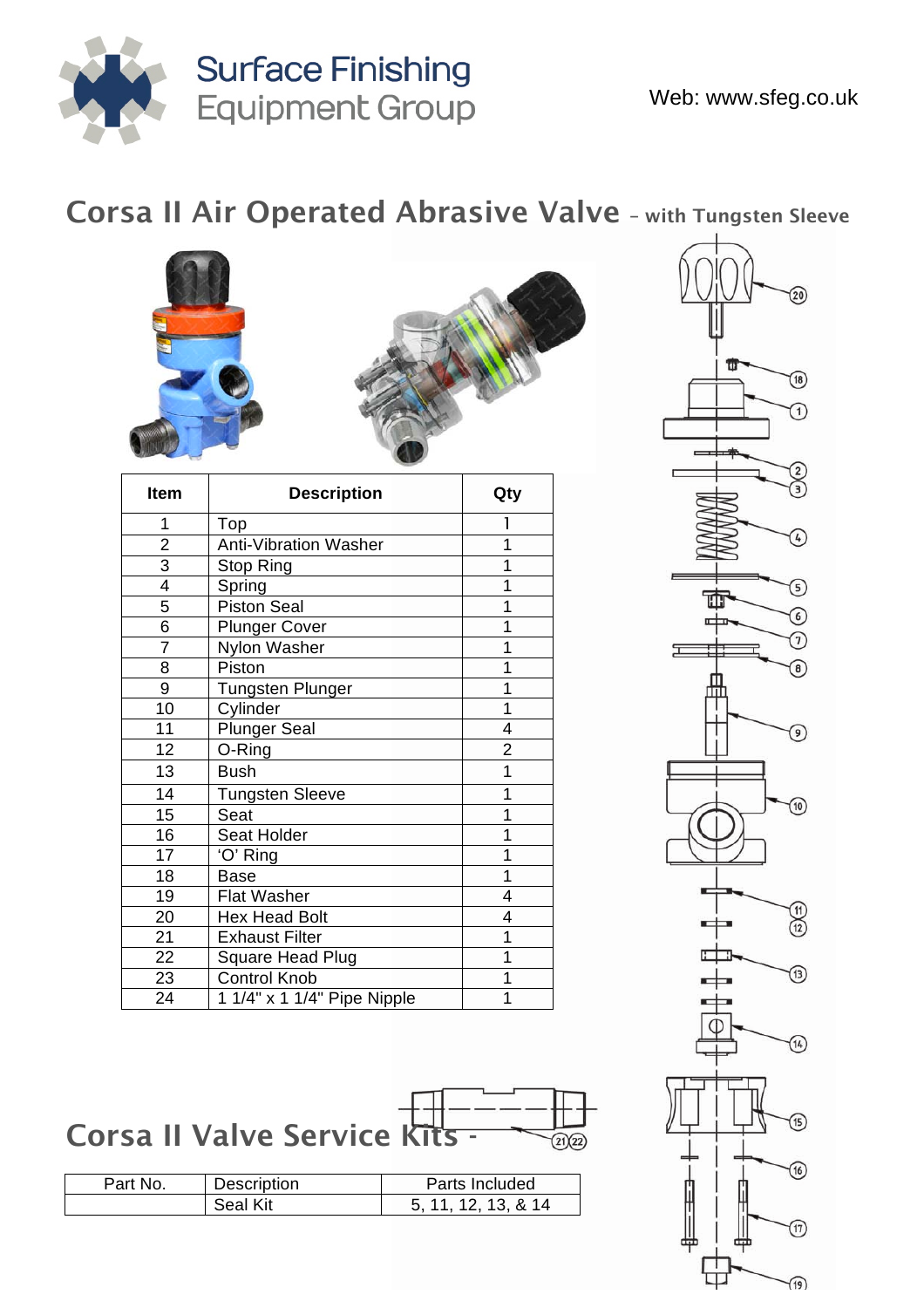



 $\Box$ 

m

#### Corsa II Valve Service Kits

| Part No. | Description     | Parts Included      |  |
|----------|-----------------|---------------------|--|
|          | <b>Seal Kit</b> | 5, 11, 12, 13, & 14 |  |

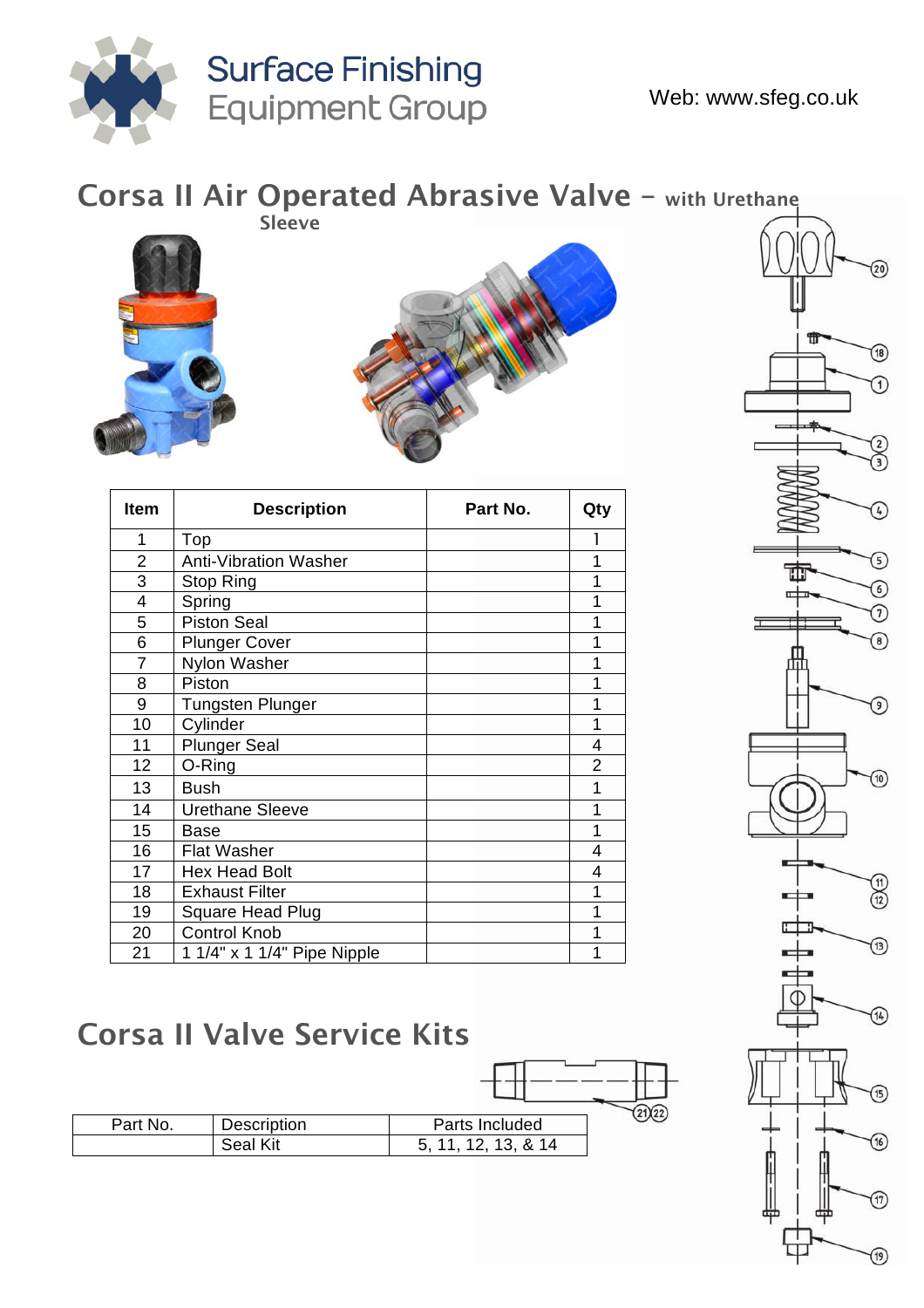

## Exhaust Diaphragm Valve Parts List





| Item | <b>Description</b>   | Qty |
|------|----------------------|-----|
|      | <b>Reducing Bush</b> |     |
| 2    | <b>Barrel Nipple</b> |     |
| 3    | Valve Body           |     |
|      | Diaphragm            |     |
| 5    | Cap                  |     |
| 6    | <b>Spring Washer</b> |     |
|      | <b>Bolt</b>          |     |
| Я    | Washer               |     |

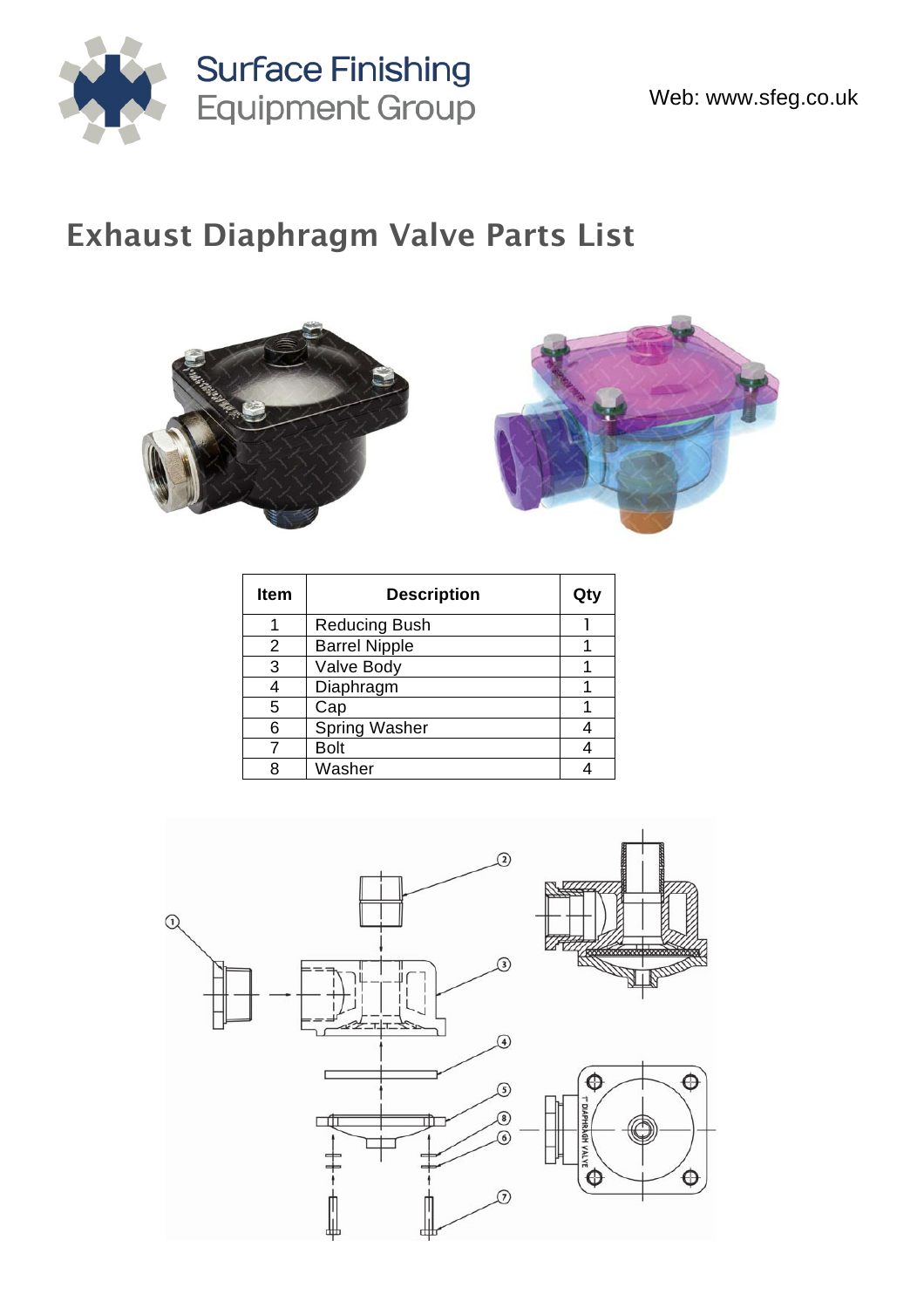

Web: www.sfeg.co.uk

## Fina 1 Abrasive Valve



| <b>Item</b>    | <b>Description</b>                                | Qty            |
|----------------|---------------------------------------------------|----------------|
| 1              | <b>Control Knob</b>                               |                |
| $\overline{2}$ | Spring Pin                                        | 1              |
| 3              | Bolt 5/16" UNC                                    | $\overline{2}$ |
| 4              | M8 Flat Washer                                    | $\overline{2}$ |
| 5              | <b>Top Body</b>                                   | 1              |
| 6              | Plunger                                           | 1              |
| 7              | Valve Body                                        | 1              |
| 8              | <b>Plunger Seal</b>                               | 1              |
| 9              | <b>Urethane Sleeve</b>                            |                |
| 10             | Gasket                                            | 1              |
| 11             | O Ring                                            | 1              |
| 12             | O Ring                                            | 2              |
| 13             | Pipe Nipple 1 $\frac{1}{4}$ " – 1 $\frac{1}{4}$ " |                |

## Fina 1 Valve Service Kit -

| Part No. | Description | Parts Included |
|----------|-------------|----------------|
|          | Seal Kit    | 5.11.12.13.&14 |

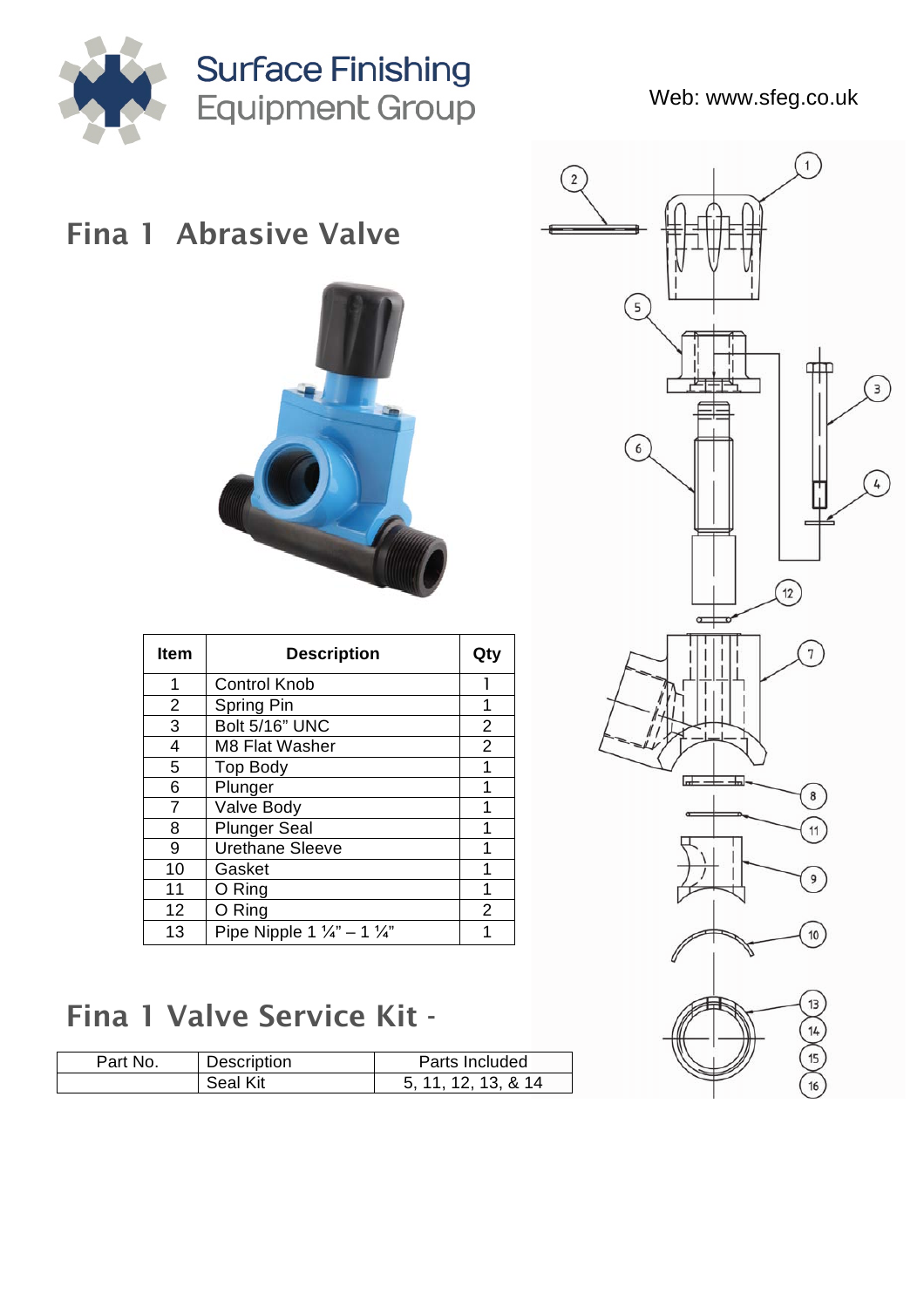

#### Fina II Abrasive Control Valve



| <b>Item</b>             | <b>Description</b>                                | Qty            |
|-------------------------|---------------------------------------------------|----------------|
| 1                       | Spring Pin                                        | 1              |
| $\overline{\mathbf{c}}$ | <b>Control Knob</b>                               | 1              |
| 3                       | Machine screw 5/16" UNC                           | $\overline{2}$ |
| 4                       | M8 Flat Washer                                    | $\overline{2}$ |
| 5                       | <b>Top Body</b>                                   | 1              |
| 6                       | O Ring                                            | $\overline{2}$ |
| 7                       | Plunger                                           | 1              |
| 8                       | <b>Plunger Seal</b>                               | 1              |
| 9                       | O Ring                                            | 1              |
| 10                      | <b>Split Pin</b>                                  | 3              |
| 11                      | Valve Body                                        | 1              |
| 12                      | Plug 1" BSP                                       | 1              |
| 13                      | <b>Urethane Sleeve</b>                            | 1              |
| 14                      | <b>Polyurethane Gasket</b>                        | 1              |
| 15                      | <b>Half Ring Clamp</b>                            | 1              |
| 16                      | Spring washer 1/4"                                | $\overline{2}$ |
| 17                      | Socket head machine screw                         | $\overline{2}$ |
| 18                      | Pipe Nipple 1 $\frac{1}{4}$ " - 1 $\frac{1}{4}$ " | 1              |

## Fina II Valve Service Kit -

| Part No. | Description | Parts Included      |
|----------|-------------|---------------------|
|          | Seal Kit    | 5. 11. 12. 13. & 14 |



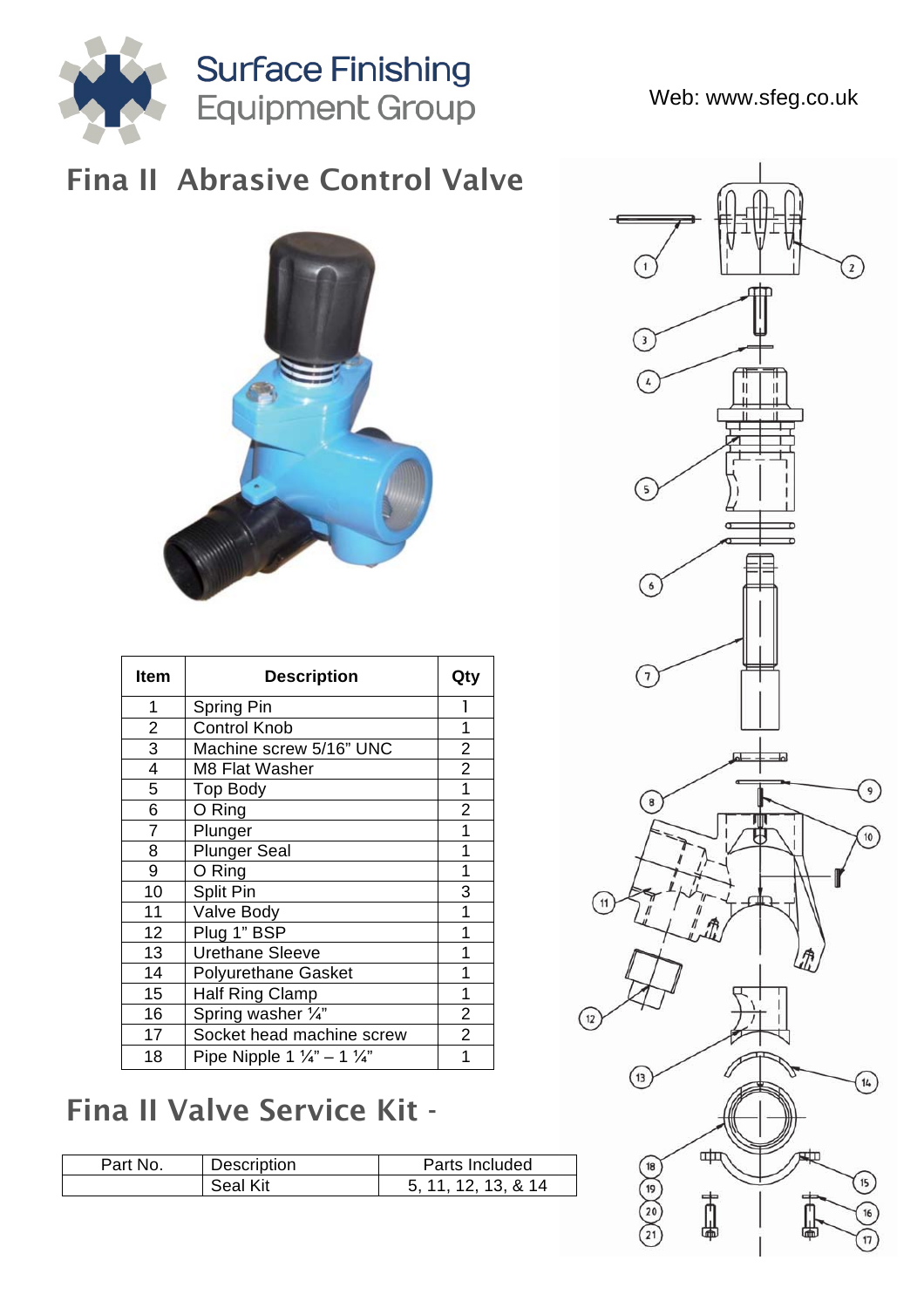

## Helix Remote Control Valve



Helix Remote Control Valve Service Kit





| Item | <b>Description</b>           | Qty |
|------|------------------------------|-----|
| 1    | Helix 150 BSP Valve Assembly |     |
| 2    | Helix 50 BSP Outlet Valve    |     |
| 3    | Helix 50 Sub Assembly        |     |
| 4    | Nylon Lock Nut - M8          |     |
| 5    | Cylinder Cap                 |     |
| 6    | Flat Washer                  |     |
| 7    | M8 4 Spring Washer           |     |
| 8    | M8 4 Hex Head Machine Screw  |     |
| 9    | Hex Nipple                   |     |
| 10   | Helix 100 BSP Inlet Valve    |     |
| 11   | Helix 100 Sub Assembly       |     |
| 12   | Hex Nipple                   |     |
| 13   | 1/4" 1 Socket Head Screw     |     |
| 14   | Cylinder Cap                 |     |
| 15   | Cap Gasket                   |     |

| Part No. | Description | Parts Included      |
|----------|-------------|---------------------|
|          | Seal Kit    | 5, 11, 12, 13, & 14 |